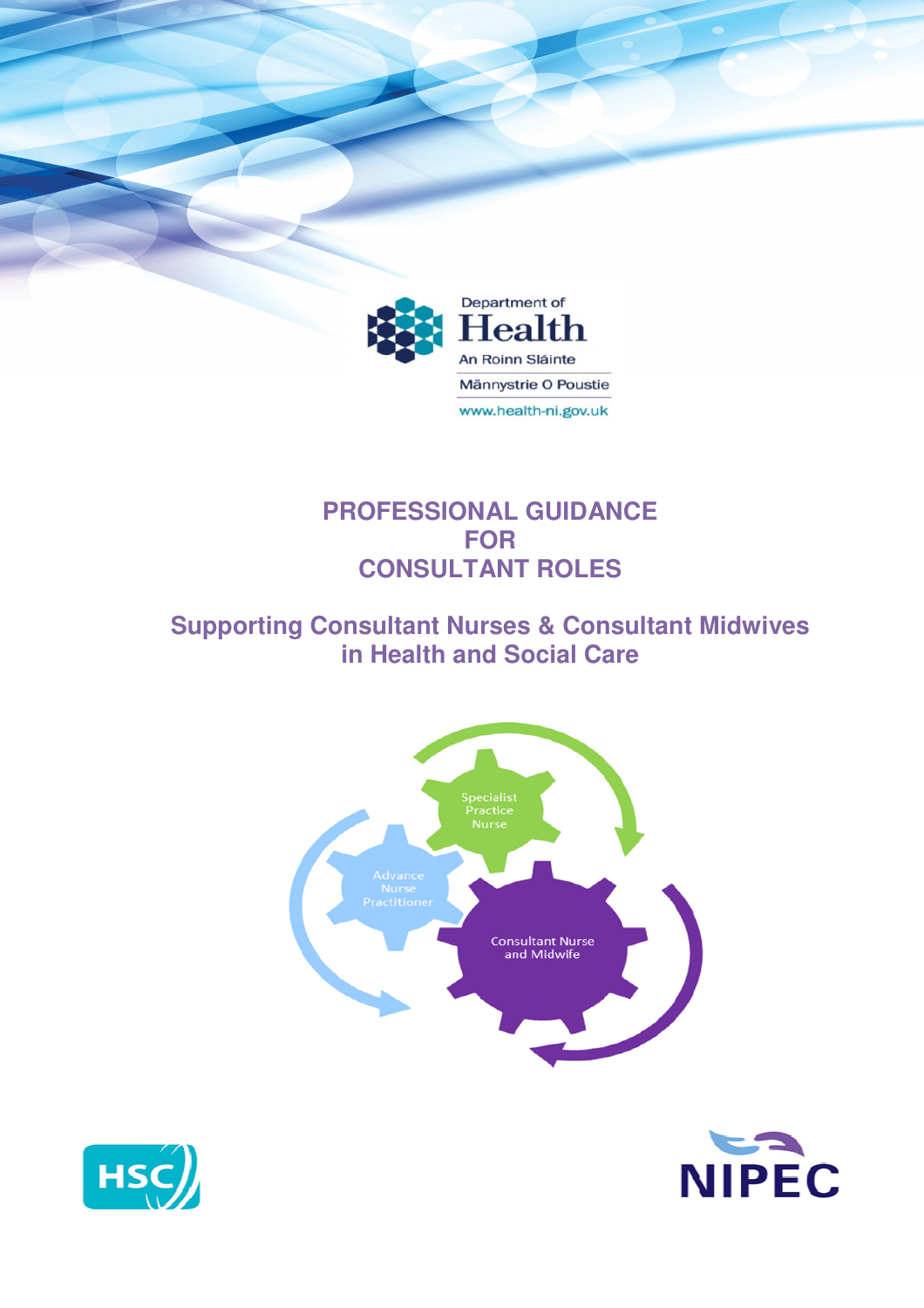## **CONTENTS PAGE**

|     |                                                                                                                                                                                                                                                                                                                                    | 3 |
|-----|------------------------------------------------------------------------------------------------------------------------------------------------------------------------------------------------------------------------------------------------------------------------------------------------------------------------------------|---|
| 1.0 |                                                                                                                                                                                                                                                                                                                                    | 4 |
| 2.0 | Consultant Nurse and Consultant Midwife Roles                                                                                                                                                                                                                                                                                      | 5 |
| 3.0 | <b>Core Competencies for Consultant Nurse and Consultant Midwife Roles</b>                                                                                                                                                                                                                                                         | 6 |
| 4.0 |                                                                                                                                                                                                                                                                                                                                    | 6 |
| 5.0 | Continuing Professional Development (CPD) for Consultant Nurses and<br><b>Consultant Midwives</b><br>and a construction of the construction of the construction of the construction of the construction of the construction of the construction of the construction of the construction of the construction of the construction of | 7 |
| 6.0 |                                                                                                                                                                                                                                                                                                                                    | 8 |

### Annexes

|--|--|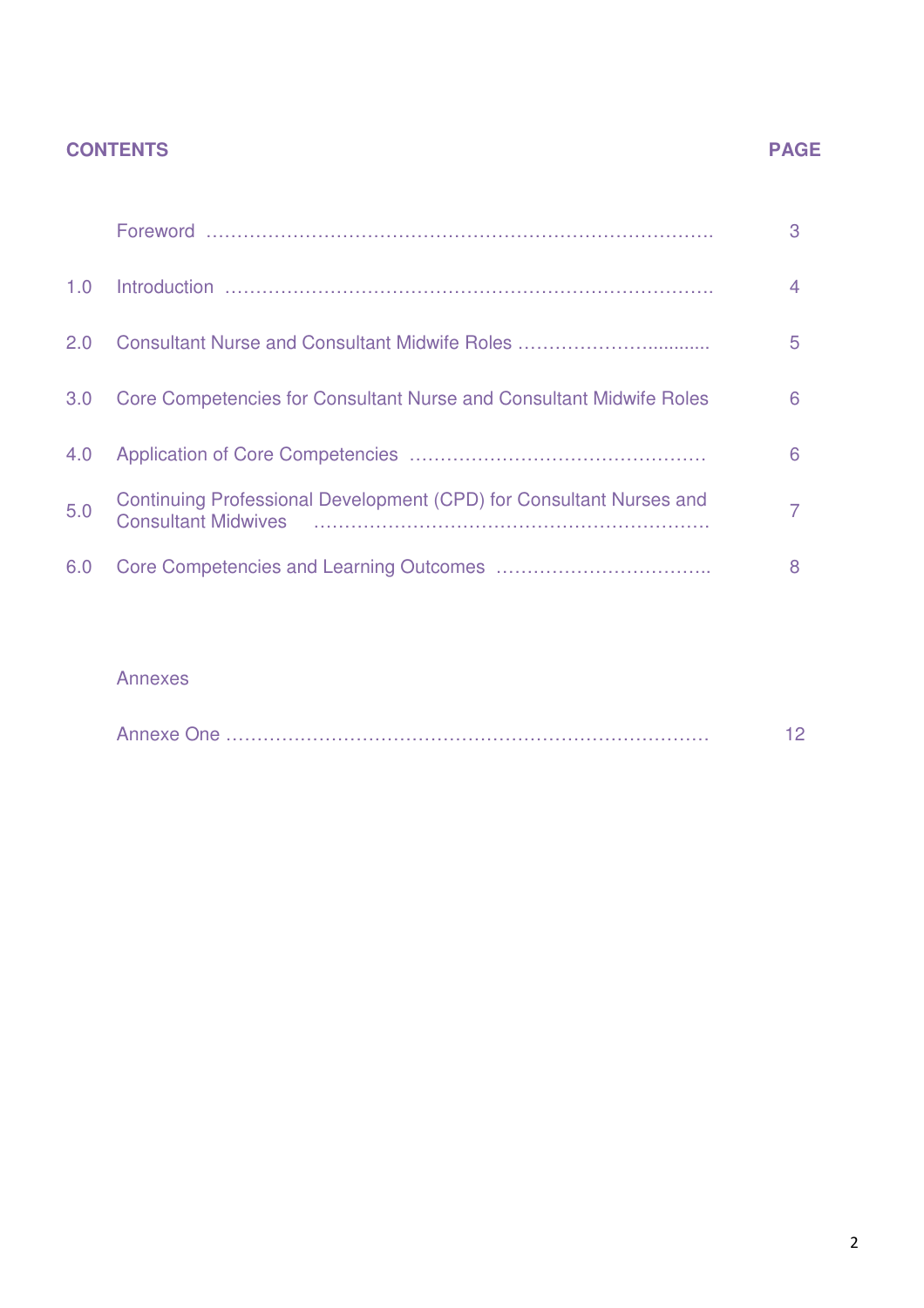#### **FOREWORD**

Northern Ireland's Department of Health (DoH) introduced Consultant Nurse and Midwife roles in 2000, to act as the pinnacle of a clinical career pathway for the most experienced and expert practitioners, working at an advanced level of practice<sup>1</sup>. These roles enable nurses and midwives to combine their role as clinician with the ability to have strategic influence and provide strong professional clinical leadership across the Health and Social Care System. Health and Wellbeing 2026: Delivering Together<sup>2</sup> sets out ambitious plans to transform health and social care. Delivering on this agenda requires all of us to work differently and at the highest standard of our practice.

I want the Professional Guidance to help reinvigorate this vital clinical, expert leadership role to drive the transformational changes required to deliver the world class service described in Delivering Together. Consultant Nurses and Midwives will also work within their multidisciplinary teams to ensure that services meet the needs of their populations through effective coproduction with service users, collaborative engagement and impact measurement of outcomes.

This Professional Guidance is designed to support:

- practitioners in the Consultant role and those aspiring to the role;
- the introduction of new Consultant roles to facilitate service developments;
- education providers to enhance the professional development of these practitioners.

It will be reviewed three-yearly to ensure it stays aligned with other relevant professional resources and government policy.

Nortotte Neobelle

l

# **PROFESSOR CHARLOTTE McARDLE CHIEF NURSING OFFICER**

<sup>&</sup>lt;sup>1</sup> Department of Health Social Services and Public Safety (2004) Circular HSS (TC5) 1/2000 (GB Advance Letter (NM) 2/2000). Belfast: DHSSPS.

<sup>&</sup>lt;sup>2</sup> Department of Health (2016) Health and Wellbeing 2026: Delivering Together. Belfast: DoH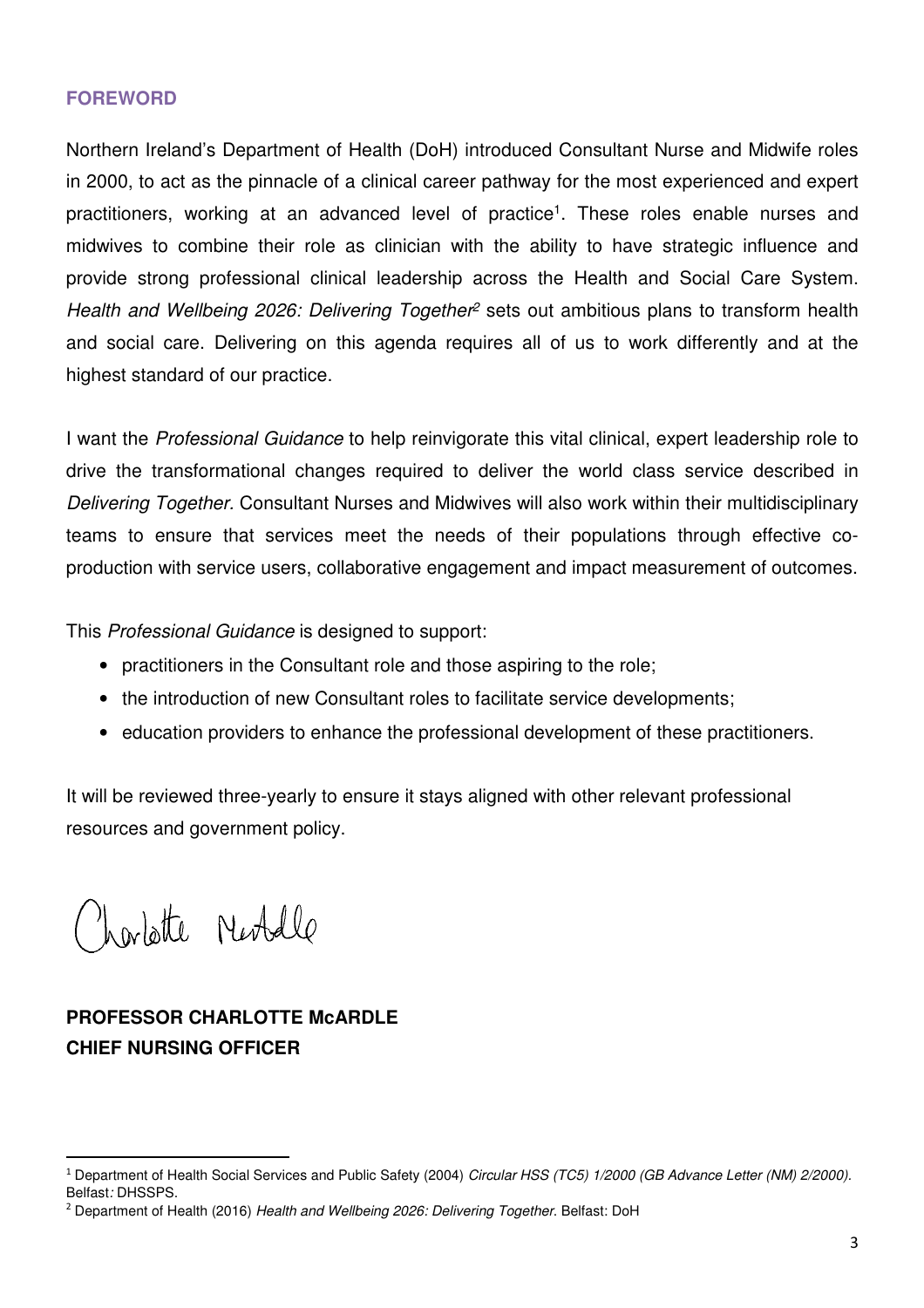#### **1.0 Introduction**

The policy for the establishment of Nurse, Midwife and Health Visitor Consultants<sup>3</sup> was first introduced in Northern Ireland in 2000. The posts were created to help provide better outcomes for patients/clients, strengthening clinical leadership and providing new career opportunities with the hope of retaining expert practitioners in clinical practice.

The policy guidance requires that all Consultant Nurse and Midwife posts:

"must be firmly based in nursing, midwifery or health visiting practice and involve working directly<sup>4</sup> with patients, clients or communities for at least fifty percent of the time available ("communities" may be relevant in the case of a nurse working in public health)."

(Annex A, Section B, para 6)

The policy guidance also identified four principal functions<sup>5</sup> for Consultant roles "irrespective of the field of practice, setting or service in which it (the role) is based":

• Expert Practice

l

- Education, Training and Development
- Professional Leadership and Consultancy
- Practice and Service Development, Research and Evaluation

The professional guidance in this document is designed to provide clarity, regarding the government policy, for practitioners, employers, managers, education providers and workforce planners.

**The title Consultant Nurse or Consultant Midwife is only to be used by those employed in the role which fulfils the four principal functions in the DHSSPS policy guidance (2004) 1 .**

<sup>&</sup>lt;sup>3</sup> Although the policy refers to nurse, midwife and health visitor consultants the title to be used from 2016 is Consultant Nurse or Consultant Midwife.

<sup>4</sup> In this document "working directly with" also includes practice which directly impacts upon the care of patients/clients or communities.

<sup>&</sup>lt;sup>5</sup> The four principal functions hereafter are refered to as the four core competencies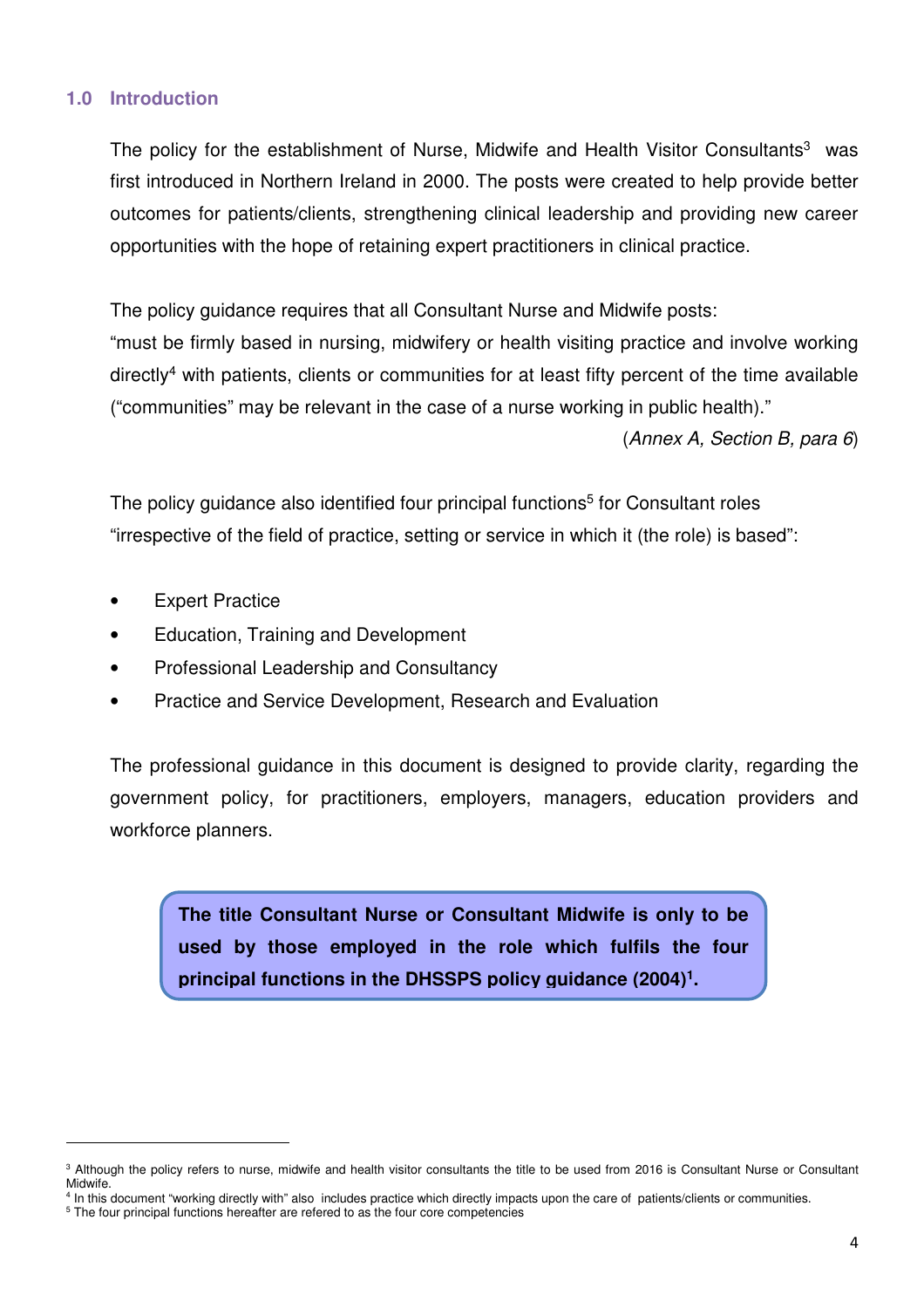#### **2.0 Consultant Nurse and Consultant Midwife Roles**

The Consultant Nurse and Consultant Midwife practises autonomously at an advanced level in the delivery of high quality, safe and effective care. The Consultant role blends a significant proportion of direct, higher level clinical care with education, research, service development and evaluation activities. These practitioners work within multidisciplinary teams across organisational, and professional boundaries,. They lead and influence service and policy development at strategic level while continuing to provide a strong clinical commitment and expert advice to clinical colleagues.

The core components of Consultant Nurse and Consultant Midwife roles are outlined in Table 1. The distinguishing characteristics between Consultant Nurse and Midwife Roles, Advanced Nurse Pracitioner and Specialist Nurse Practitioner roles is provided in Table 2 adapted from NI Advanced Nursing Practice Framework<sup>6</sup> (Annexe One, p. 11).

| Table 1. Core Components of Consultant Nurse and Consultant Midwife Roles |                                                                                                                                                                                                                                                                                                                                                                                                                                                                                                                                                                                                                                                                                                                                                                                                                                                                                                                                                                                                                                                                                                                                            |  |  |  |
|---------------------------------------------------------------------------|--------------------------------------------------------------------------------------------------------------------------------------------------------------------------------------------------------------------------------------------------------------------------------------------------------------------------------------------------------------------------------------------------------------------------------------------------------------------------------------------------------------------------------------------------------------------------------------------------------------------------------------------------------------------------------------------------------------------------------------------------------------------------------------------------------------------------------------------------------------------------------------------------------------------------------------------------------------------------------------------------------------------------------------------------------------------------------------------------------------------------------------------|--|--|--|
| <b>Expert Practice</b><br>& Scope of<br>Role                              | • exercise advanced levels of clinical judgment, knowledge and skill and possess a<br>high degree of personal/professional autonomy to enable complex decision-making;<br>• use an innovative, person-centred approach to contribute to better outcomes and<br>experience for patients/clients, families, carers or communities;<br>• provide strategic professional leadership to support improvements in professional<br>practice, standards of care and effective identification and management of risk within<br>the organisation's clinical governance framework;<br>• act as an educator for colleagues wishing to develop advanced knowledge and skills<br>and establish university links to provide academic and research support;<br>· develop and influence professional practice locally and nationally through the<br>promotion and evaluation of evidence-based practice, research and service<br>development;<br>• present and contribute to local/national professional conferences, special interest<br>groups/working parties, research and relevant publication; and<br>· lead and facilitate interprofessional working. |  |  |  |
| Supervision<br>Requirement                                                | • supervision relevant to the area of practice through local/national professional<br>networks; and<br>• professional nursing/midwifery supervision.                                                                                                                                                                                                                                                                                                                                                                                                                                                                                                                                                                                                                                                                                                                                                                                                                                                                                                                                                                                       |  |  |  |
| Service<br>Improvement                                                    | • work with DoH and other relevant organisations to influence policy development and<br>service/quality improvement;<br>• lead on service/quality improvement initiatives at local, regional and national level;<br>and<br>• lead innovations across multidisciplinary teams.                                                                                                                                                                                                                                                                                                                                                                                                                                                                                                                                                                                                                                                                                                                                                                                                                                                              |  |  |  |
| Professional &<br>Education<br>Requirements                               | • live NMC registration;<br>• have completed a Master's Degree as a minimum;<br>• have completed a post-graduate qualification within the relevant area of practice;<br>and<br>• pursuing continuous professional and scholarly activity.                                                                                                                                                                                                                                                                                                                                                                                                                                                                                                                                                                                                                                                                                                                                                                                                                                                                                                  |  |  |  |

<sup>6</sup> Department of Health, Social Services and Public Safety (2016) Advanced Nursing Practice Framework: Supporting Advanced Nursing Practice in Health and Social Care Trusts. Belfast: NIPEC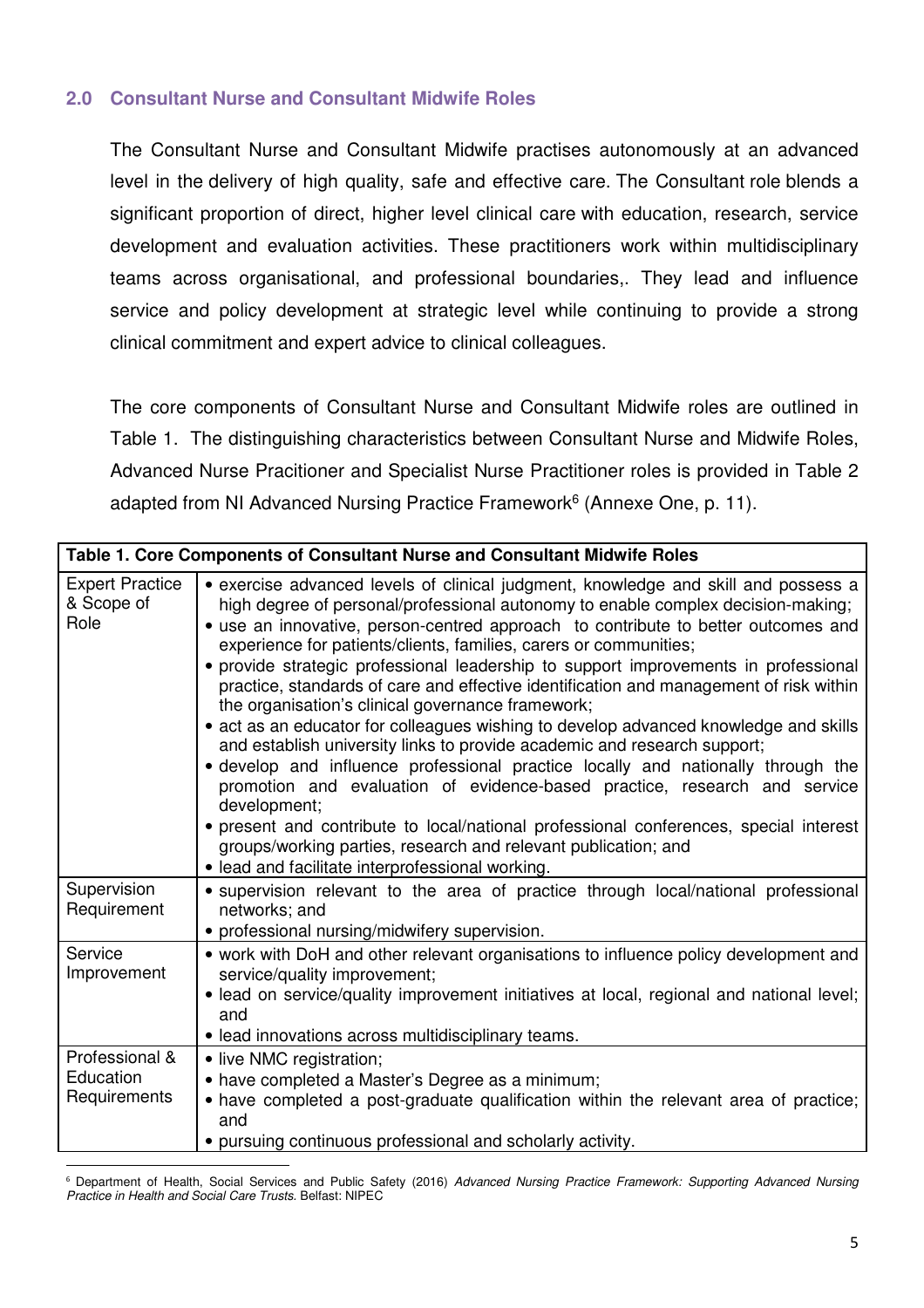#### **3.0 Core Competencies for Consultant Nurse and Consultant Midwife Roles**

The Consultant roles are the pinnacle of advanced practice and comprise four core competencies (see Figure 1):

- Expert Practice
- Professional Leadership and Consultancy
- Education, Learning and Development
- Practice and Service Development, Research and Evaluation

#### **Figure 1. Entry criteria and core competencies for Consultant Nurse and Consultant Midwife Roles**



#### **4.0 Application of Core Competencies**

The four core competencies relevant to the Consultant Nurse and Consultant Midwife roles have specific core learning outcomes and are presented on pages  $8 - 11$ . The learning outcomes in this Guidance should be followed for:

- future curriculum development of the MSc Educational and Training programmes (commissioned by DoH)
- development of job descriptions for the roles
- ongoing learning and development of the individual employed in the role.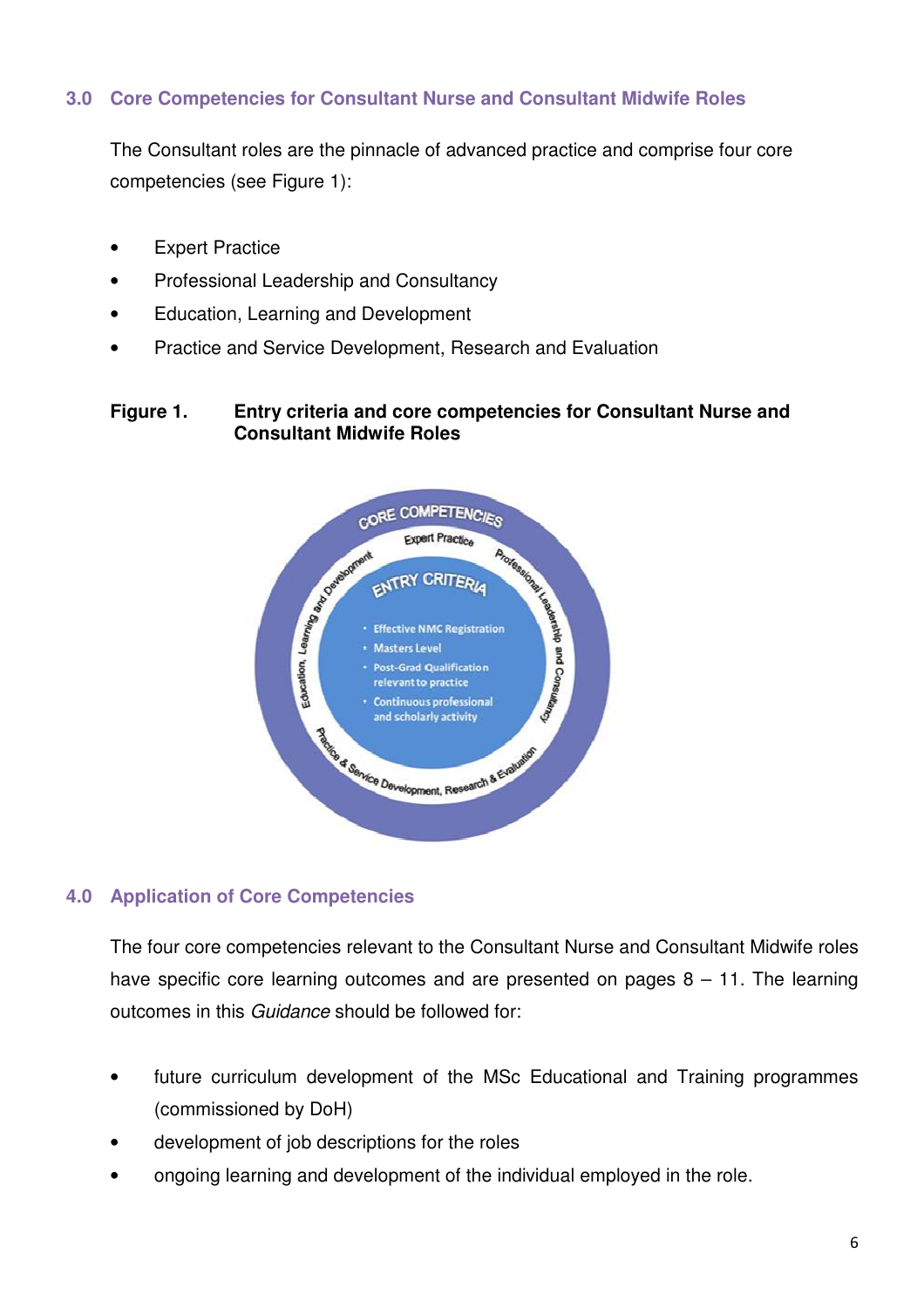The core competencies and core learning outcomes will complement other generic competency frameworks which are relevant to the Consultant Nurse and Consultant Midwife roles, such as Knowledge and Skills Framework (DH, 2004)<sup>7</sup>; Healthcare Leadership Model (NHS Leadership Academy 2013)<sup>8</sup>; Attributes Framework (DoH, 2016)<sup>9</sup>.

## **5.0 Continuing Professional Development (CPD) for Consultant Nurses and Consultant Midwives**

The nature of Consultant Nurse and Midwife posts demand a portfolio of career long learning, experience and formal education, up to or beyond master's degree level; research experience and a record of scholarship and publication. Consultants should:

- seek opportunities to develop their knowledge and skills within all four core competency areas. It is important that the individual continues their portfolio of practice development, scholarship and research and is recognised as an expert and innovator in their field of practice
- develop their role in leading and influencing strategic planning, interprofessional and interagency working service developments and through co-production and co-design, facilitate improvement in services and patient/service user experience.
- have well established professional networks and collaborations associated with the area of practice, including Medical and Allied Health Professions colleagues, which will assist them with supervision and support them to develop their professional knowledge and leadership skills. These networks are an important element of the individual's CPD and can be local, regional, national and international.

<sup>&</sup>lt;sup>7</sup> Department of Health (2004) The NHS Knowledge and Skills Framework (NHS KSF) and the Development Review Process. London: DH. <sup>8</sup> National Health Service Leadership Academy (2013) Healthcare Leadership Model. Available at

http://www.leadershipacademy.nhs.uk/resources/healthcare-leadership-model

<sup>9</sup> Department of Health Social Services and Public Safety (DHSSPS) (2014) Supporting Leadership for Quality Improvement and Safety: An Attributes Framework for Health and Social Care. Belfast: Health and Social Care Board and Public Health Agency.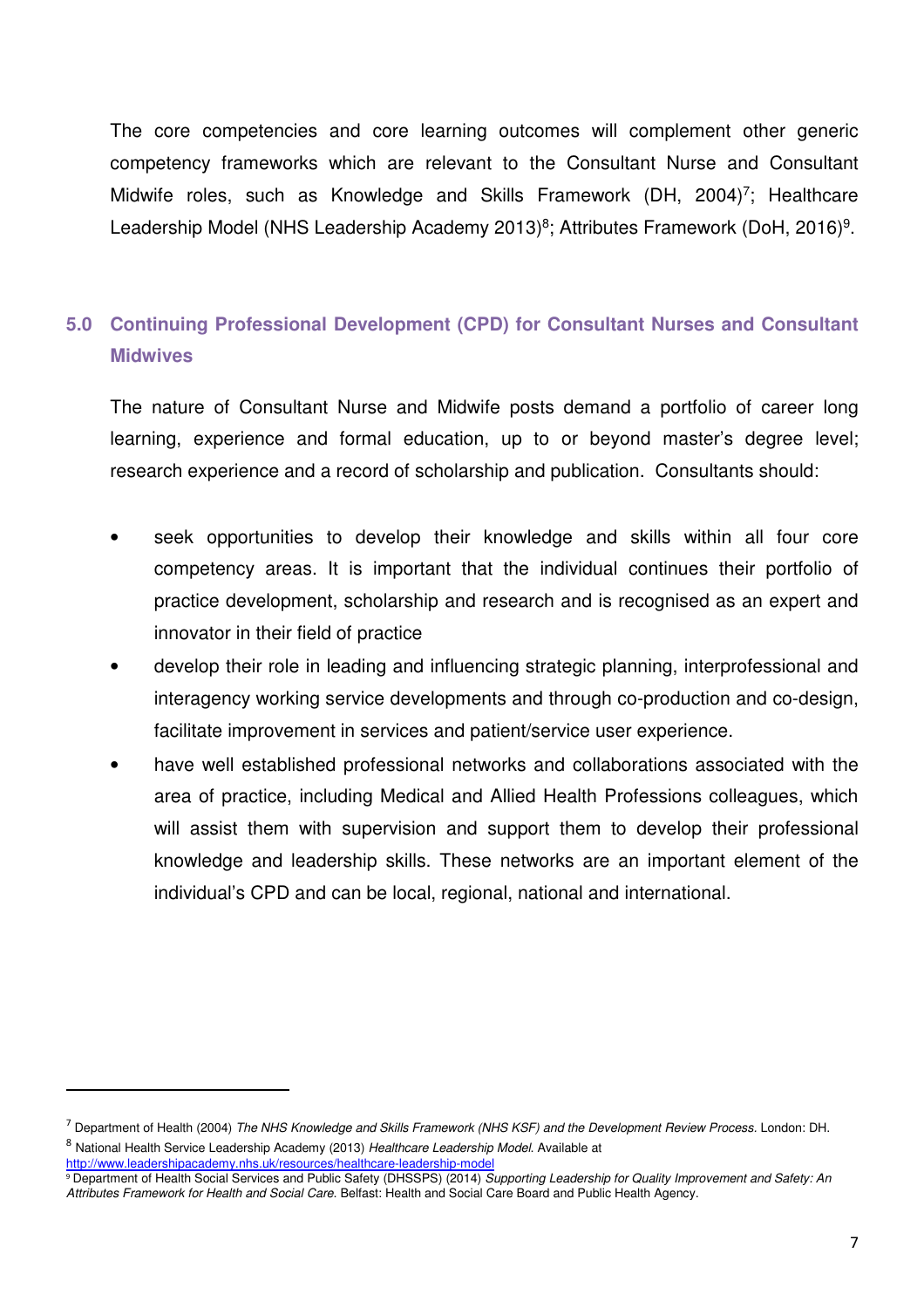# **6.0 Core Competencies and Learning Outcomes**

# **Core Competence: Expert Practice**

| NMC Code theme: Prioritise People, Practise Effectively & Preserve Safety |                                                                                                                                                                                                                                                            |  |  |  |  |
|---------------------------------------------------------------------------|------------------------------------------------------------------------------------------------------------------------------------------------------------------------------------------------------------------------------------------------------------|--|--|--|--|
| KSF Core Dimension: Quality, Health, Safety & Security                    |                                                                                                                                                                                                                                                            |  |  |  |  |
| <b>The Consultant Nurse/Midwife will</b>                                  |                                                                                                                                                                                                                                                            |  |  |  |  |
| 1.                                                                        | Exercise a high degree of personal and professional autonomy in making<br>complex clinical decisions drawing on advanced knowledge, skills and<br>behaviours.                                                                                              |  |  |  |  |
| 2.                                                                        | Make decisions where precedents do not exist, challenge as necessary and<br>provide advice and support to colleagues where standard protocols do not<br>apply within multidisciplinary teams across organisational, professional and<br>agency boundaries. |  |  |  |  |
| 3.                                                                        | Lead and influence service and policy development at strategic level while<br>continuing to provide a strong clinical commitment and expert advice to clinical<br>colleagues.                                                                              |  |  |  |  |
| 4.                                                                        | Demonstrate advanced skills for assessment, diagnosis, treatment,<br>management and prescribing within the field of practice and make and receive<br>referrals, where appropriate.                                                                         |  |  |  |  |
| 5.                                                                        | Identify and adopt innovative clinical practice models, eg. implementation and<br>evaluation of new treatments, technologies, and therapeutic techniques.                                                                                                  |  |  |  |  |
| 6.                                                                        | Lead/collaborate in the design and conduct of quality improvement initiatives.                                                                                                                                                                             |  |  |  |  |
| 7.                                                                        | Actively participate in formalised ongoing supervision with Consultant peers eg.<br>peer review of clinical practice at Consultant level.                                                                                                                  |  |  |  |  |
| 8.                                                                        | As an expert, conduct and contribute to systematic reviews of clinical practice.                                                                                                                                                                           |  |  |  |  |
| 9.                                                                        | Provide a professional opinion on and where relevant lead clinical<br>investigations/reviews                                                                                                                                                               |  |  |  |  |
| 10.                                                                       | Lead and support authentic stakeholder engagement, through co-production<br>and co-design, to facilitate improvement in services and patient/service user<br>experience.                                                                                   |  |  |  |  |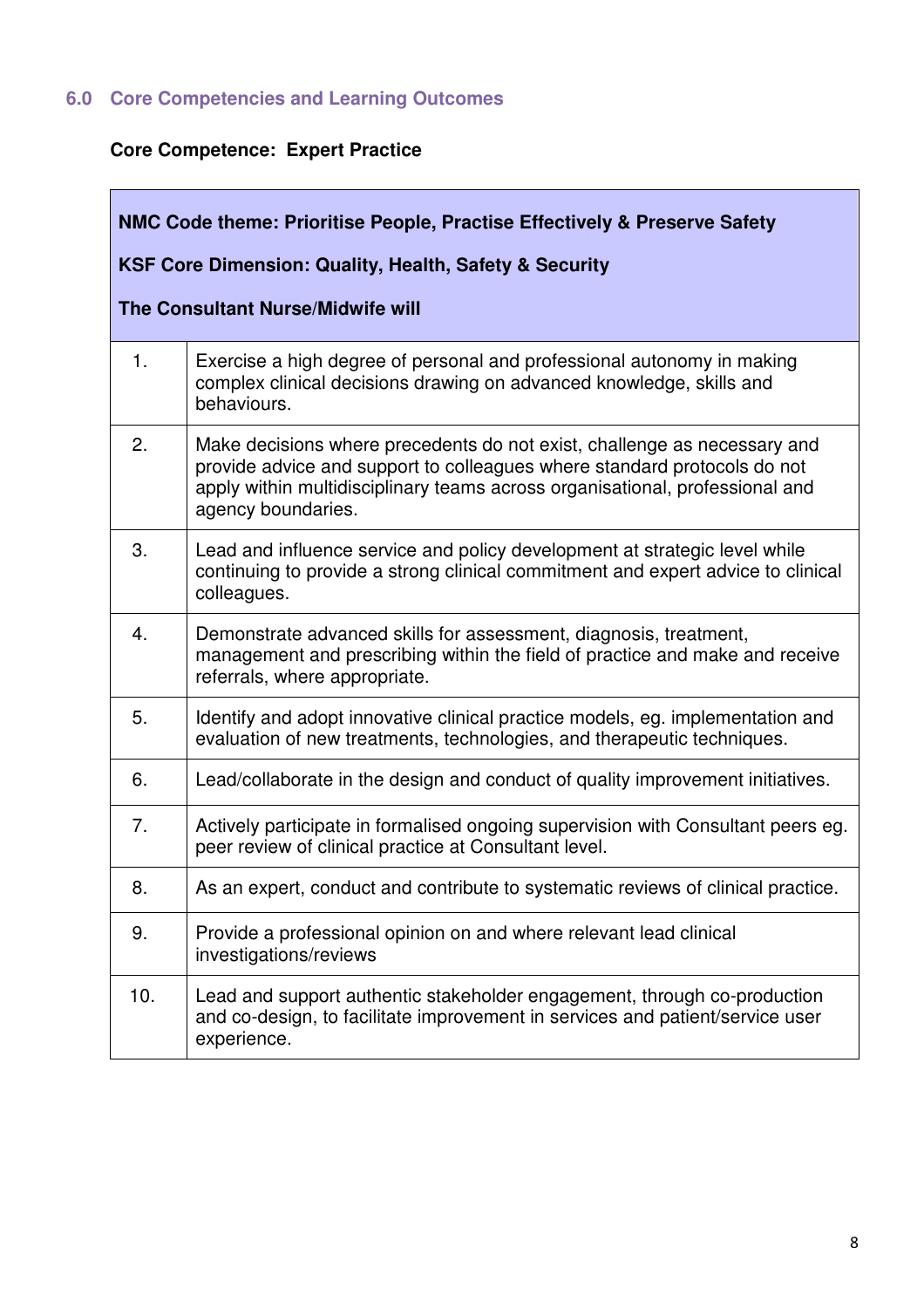## **Core Competence: Professional Leadership and Consultancy**

#### **NMC Code theme: Prioritise People, Practise Effectively & Promote Professionalism and Trust**

## **KSF Core Dimension: Communication**

#### **The Consultant Nurse/Midwife will**

| 1.             | Demonstrate professional leadership to support and inspire colleagues to<br>improve standards, quality and professional practice.                                                                                        |
|----------------|--------------------------------------------------------------------------------------------------------------------------------------------------------------------------------------------------------------------------|
| 2.             | Have a significant role in Quality Improvement, providing expert input and<br>influencing/challenging other professions, the wider organisation and across<br>organisational boundaries to help deliver better services. |
| 3.             | Provide expert advice to others within and outside of the professions of<br>Nursing/Midwifery, acting as a resources for others and also facilitating support<br>within and outside of the organisation.                 |
| 4.             | Provide leadership to national/international, as well as local, developments in<br>their recognised area of expertise.                                                                                                   |
| 5.             | Have the ability to challenge, motivate and inspire others, including other staff<br>groups and organisations, to deliver the highest quality of care within their area<br>of practice and beyond.                       |
| 6.             | Challenge organisational and professional barriers that limit or inhibit effective<br>service delivery.                                                                                                                  |
| 7 <sub>1</sub> | Process complex, sensitive or contentious information in contributing to the<br>development of strategic planning at local and national levels.                                                                          |
| 8.             | Contribute to strategic planning to drive service change within and across<br>health care organisations and across organisational boundaries and systems,<br>where appropriate.                                          |
| 9.             | Assume leadership roles, which promote broader advancement of clinical<br>practice, eg. membership of editorial boards, leadership of position papers and<br>development of advanced nursing practice standards.         |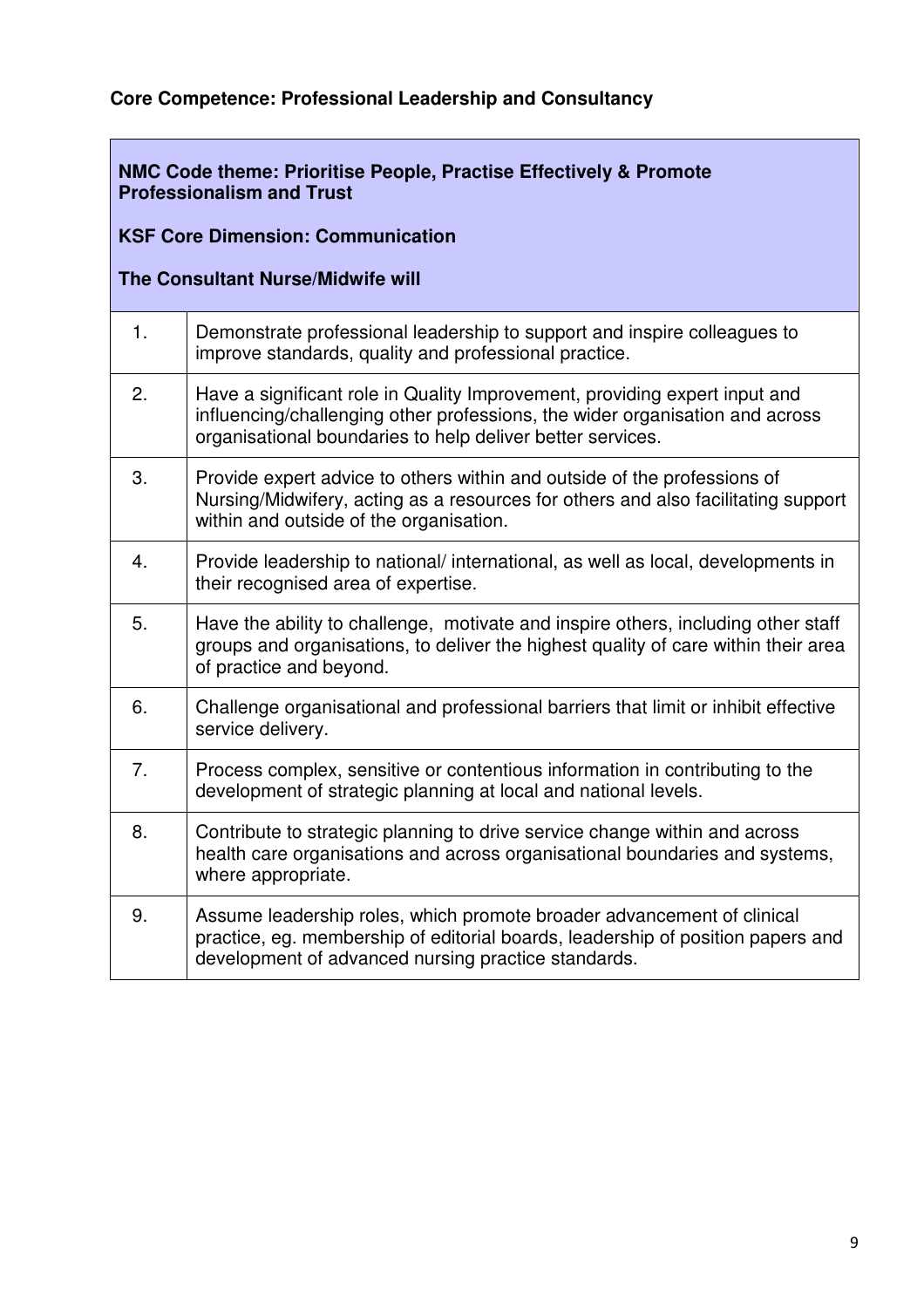### **Core Competence: Education, Learning and Development**

# **NMC Code theme: Practise Effectively & Preserve Safety KSF Core Dimension: Development of self & others The Consultant Nurse/Midwife will**  1. Contribute to the education, training and development of colleagues and others especially supporting experienced colleagues to develop advanced competencies. 2. Support others in achieving their potential by acting as coaches, mentors and role models. 3. Advocate and contribute to the development of an organisational culture that supports continuous learning and development, evidence-based and person centred practice and succession planning. 4. Lead and contribute to a range of Quality Improvement, audit and evaluation strategies which inform education and learning. 5. Work with key stakeholders, including Higher Education Institutes and other education providers, to develop and promote a range of learning opportunities. 6. Self-development towards academic activity, leadership skills, service improvement methodology, leading/participating in multidisciplinary teams and peer supervision, publication and learning opportunities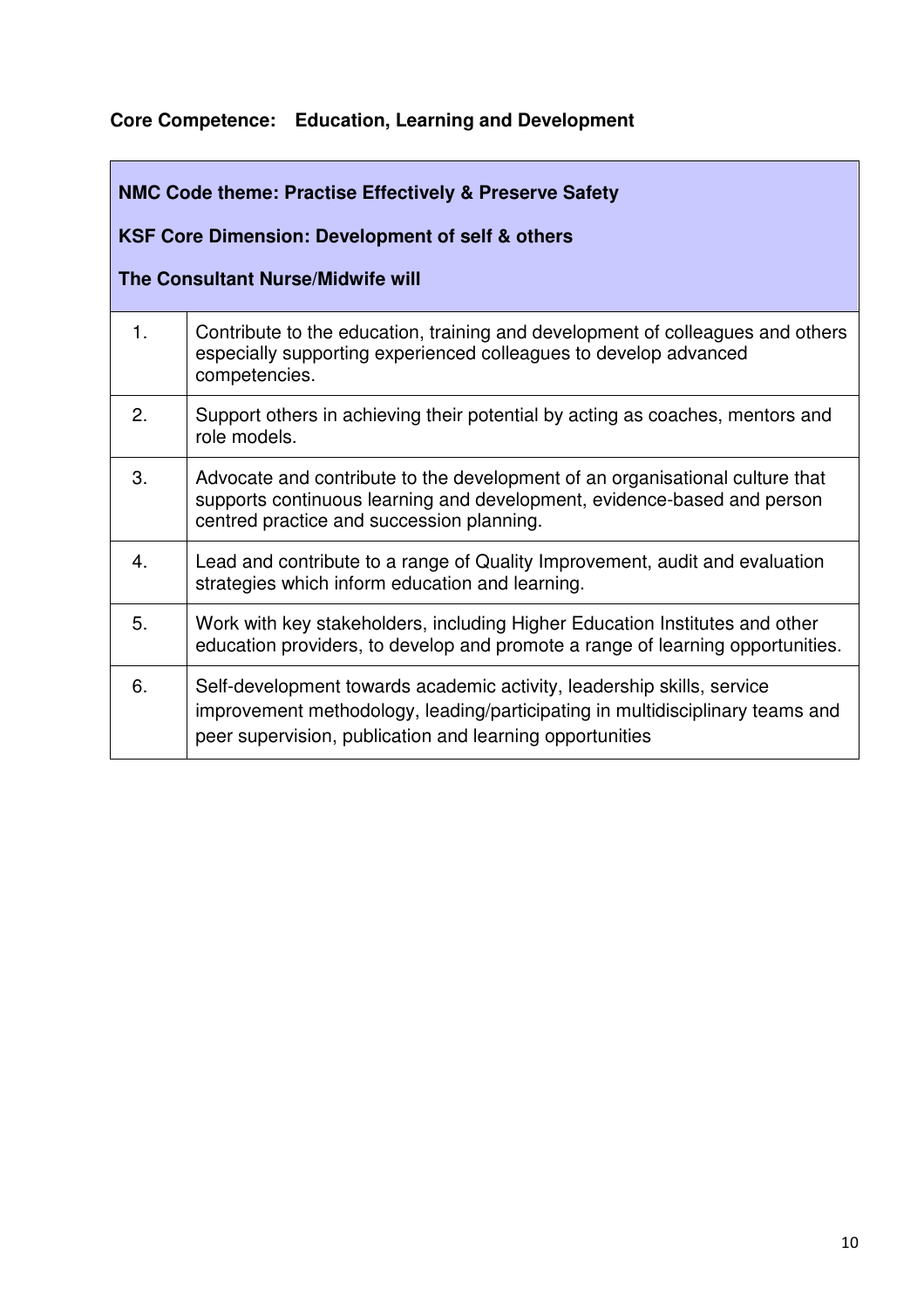## **Core Competence: Practice and Service Development, Research and Evaluation**

#### **NMC Code theme: Preserve Safety & Promote Professionalism & Trust**

## **KSF Core Dimension: Service Improvement, Equality & Diversity**

## **The Consultant Nurse/Midwife will**

| 1.               | Provide direction for professional practice and service improvement within NI,<br>nationally and/or internationally. Mentor colleagues and advise on personal<br>development.                                                                                                                                      |
|------------------|--------------------------------------------------------------------------------------------------------------------------------------------------------------------------------------------------------------------------------------------------------------------------------------------------------------------|
| 2.               | Promote evidence-based, person-centred practice, setting of standards<br>monitoring, management of risk and evaluation of care and services.                                                                                                                                                                       |
| 3.               | Develop and advance professional practice to benefit patients/clients/carers<br>and communities by creating, monitoring and evaluating practice protocols.                                                                                                                                                         |
| $\overline{4}$ . | Lead or collaborate in the application of research in practice, and develop<br>research proposals with academic colleagues, business cases and funding<br>applications, in addition to setting research objectives in line with the strategic<br>direction of the organisation.                                    |
| 5.               | Develop a research culture within the area of practice, act as a role model,<br>establishing appropriate policies, support clinical research activity and<br>contribute to publications and dissemination of work. Liaise and collaborate as<br>appropriate with the Lead Research Nurse/Midwife in the HSC Trust. |
| 6.               | Maintain a publication record in relevant professional, peer reviewed journals<br>and present at local, national and international conferences.                                                                                                                                                                    |
| 7.               | Contribute to evaluations of service developments, which may lead to service<br>redesign and the introduction of new models of care that are evidence-based<br>and person-centred.                                                                                                                                 |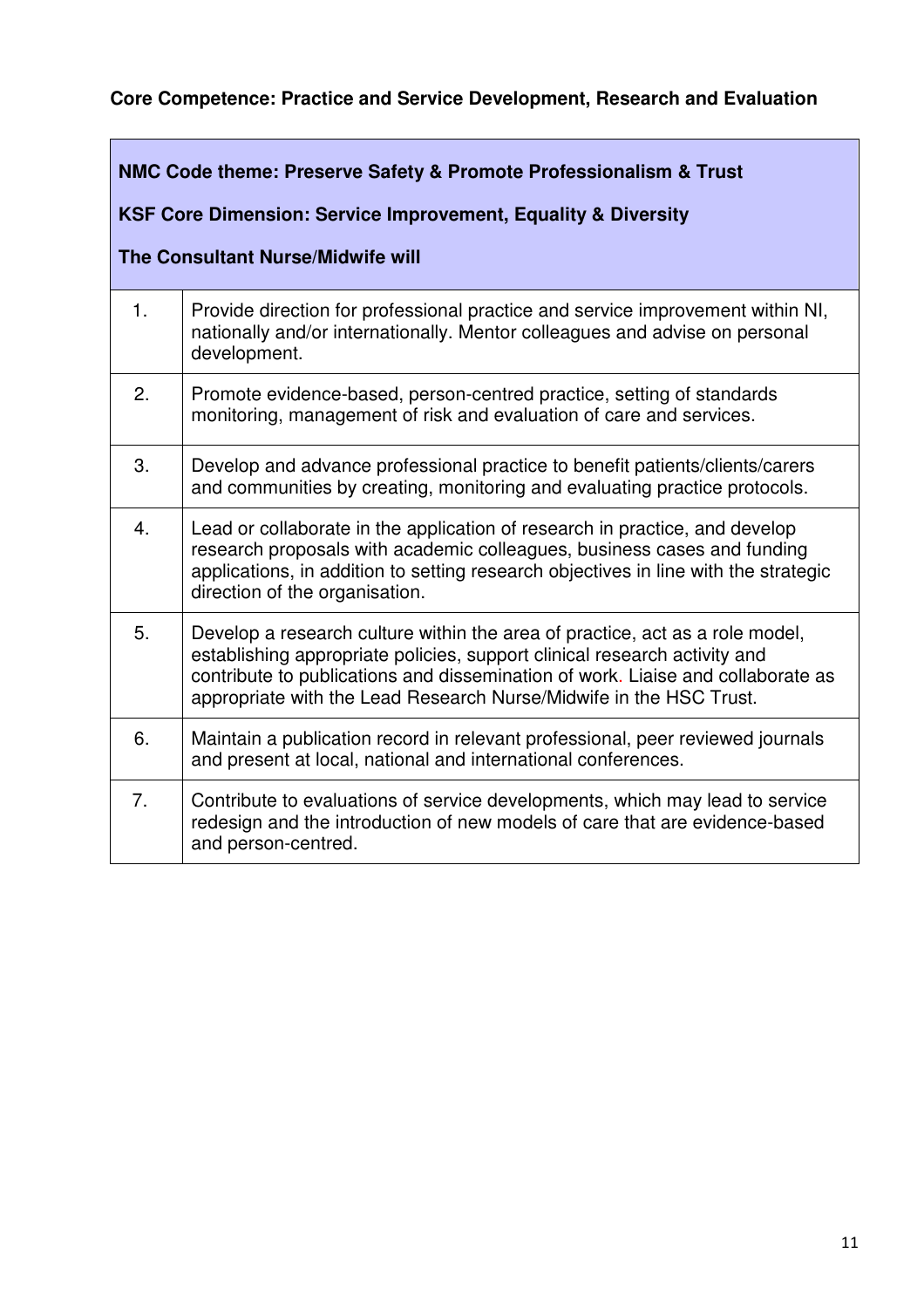#### **Annexe One**

#### **Table 2. Distinguishing characteristics between Specialist Practice Nurse, Advanced Nurse Practitioner and Consultant Nurse and Midwife Roles**

| <b>Components of</b><br><b>Practice</b>         | <b>Specialist Practice Nurse</b>                                                                                                                                                                                                                                                                                           | <b>Advanced Nurse Practitioner</b>                                                                                                                                                                                                                                                                                                                                                                                                                 | <b>Consultant Nurse &amp; Consultant Midwife</b>                                                                                                                                                                                                                                                                                                                                                                                                                                                                                                                                                                                                                                                                                                                                                                                                                                                                                                                                                                                                                                                                                |
|-------------------------------------------------|----------------------------------------------------------------------------------------------------------------------------------------------------------------------------------------------------------------------------------------------------------------------------------------------------------------------------|----------------------------------------------------------------------------------------------------------------------------------------------------------------------------------------------------------------------------------------------------------------------------------------------------------------------------------------------------------------------------------------------------------------------------------------------------|---------------------------------------------------------------------------------------------------------------------------------------------------------------------------------------------------------------------------------------------------------------------------------------------------------------------------------------------------------------------------------------------------------------------------------------------------------------------------------------------------------------------------------------------------------------------------------------------------------------------------------------------------------------------------------------------------------------------------------------------------------------------------------------------------------------------------------------------------------------------------------------------------------------------------------------------------------------------------------------------------------------------------------------------------------------------------------------------------------------------------------|
| <b>Clinical Practice &amp;</b><br>Scope of Role | • work as member of a team,<br>within a defined area of nursing<br>practice;<br>· undertake comprehensive<br>assessments with differential<br>diagnoses and may diagnose;<br>• prescribe care and treatment or<br>appropriately refers and may<br>discharge; and<br>• contribute to education,<br>innovation and research. | • work autonomously using a person-<br>centred approach within the<br>expanded scope of practice<br>• undertake comprehensive health<br>assessment with differential diagnosis<br>and will diagnose<br>• prescribe care and treatment or<br>appropriately refers and/or discharges<br>patients/clients<br>• provide complex care using expert<br>decision-making skills<br>• act as an educator, leader, innovator<br>and contributor to research. | • exercise advanced levels of clinical judgment, knowledge and skill and possess a high<br>degree of personal/professional autonomy to enable complex decision-making<br>• use an innovative, person-centred approach to contribute to better outcomes and<br>experience for patients/clients, families, carers or communities<br>• provide strategic professional leadership to support improvements in professional<br>practice, standards of care and effective identification and management of risk<br>within the organisation's clinical governance framework<br>• act as an educator for colleagues wishing to develop advanced knowledge and skills<br>and establish university links to provide academic and research support<br>• develop and influence professional practice locally and nationally through the<br>promotion and evaluation of evidence-based practice, research and service<br>development<br>• present and contribute to local/national professional conferences, special interest<br>groups/working parties, research and relevant publication<br>· lead and facilitate interprofessional working |
| Supervision<br>Requirement                      | • professional nursing supervision                                                                                                                                                                                                                                                                                         | • supervision relevant to the area of<br>practice*<br>• professional nursing supervision.                                                                                                                                                                                                                                                                                                                                                          | • supervision relevant to the area of practice through local/national professional<br>networks<br>• professional nursing/midwifery supervision.                                                                                                                                                                                                                                                                                                                                                                                                                                                                                                                                                                                                                                                                                                                                                                                                                                                                                                                                                                                 |
| Service Improvement                             | • contribute to policy and service<br>development<br>• contribute to service<br>improvement initiatives                                                                                                                                                                                                                    | • responsible for policy development,<br>implementation and service<br>development<br>· lead on service improvement<br>initiatives                                                                                                                                                                                                                                                                                                                 | • work with DoH and other relevant organisations to influence policy development<br>and service/quality improvement<br>• lead on service/quality improvement initiatives at local, regional and national level<br>• lead innovations across multidisciplinary teams.                                                                                                                                                                                                                                                                                                                                                                                                                                                                                                                                                                                                                                                                                                                                                                                                                                                            |
| Education<br>Requirement                        | • live NMC registration<br>• BSc (Hons) in Nursing or other<br>Health Related Subject;<br>• NMC recorded Specialist Practice<br>qualification; and<br>• may require a NMC recorded<br><b>Non-Medical Prescribing</b><br>qualification.                                                                                     | • live NMC registration<br>• has completed a Master's programme<br>in the relevant area of practice<br>• NMC recorded Non-Medical<br>Prescribing V300.                                                                                                                                                                                                                                                                                             | • live NMC registration<br>• have completed a Master's Degree as a minimum<br>• have completed a post-graduate qualification within the relevant area of practice<br>• may require a NMC recorded Non-Medical Prescribing qualification.<br>• pursuing continuous professional and scholarly activity.                                                                                                                                                                                                                                                                                                                                                                                                                                                                                                                                                                                                                                                                                                                                                                                                                          |

\* The Advanced Nurse Practitioner should receive supervision from an expert within the relevant area of practice. In some instances this may be a practitioner from a discipline other than nursing for example a GMC registered Consultant/Specialty Doctor grade or equivalent